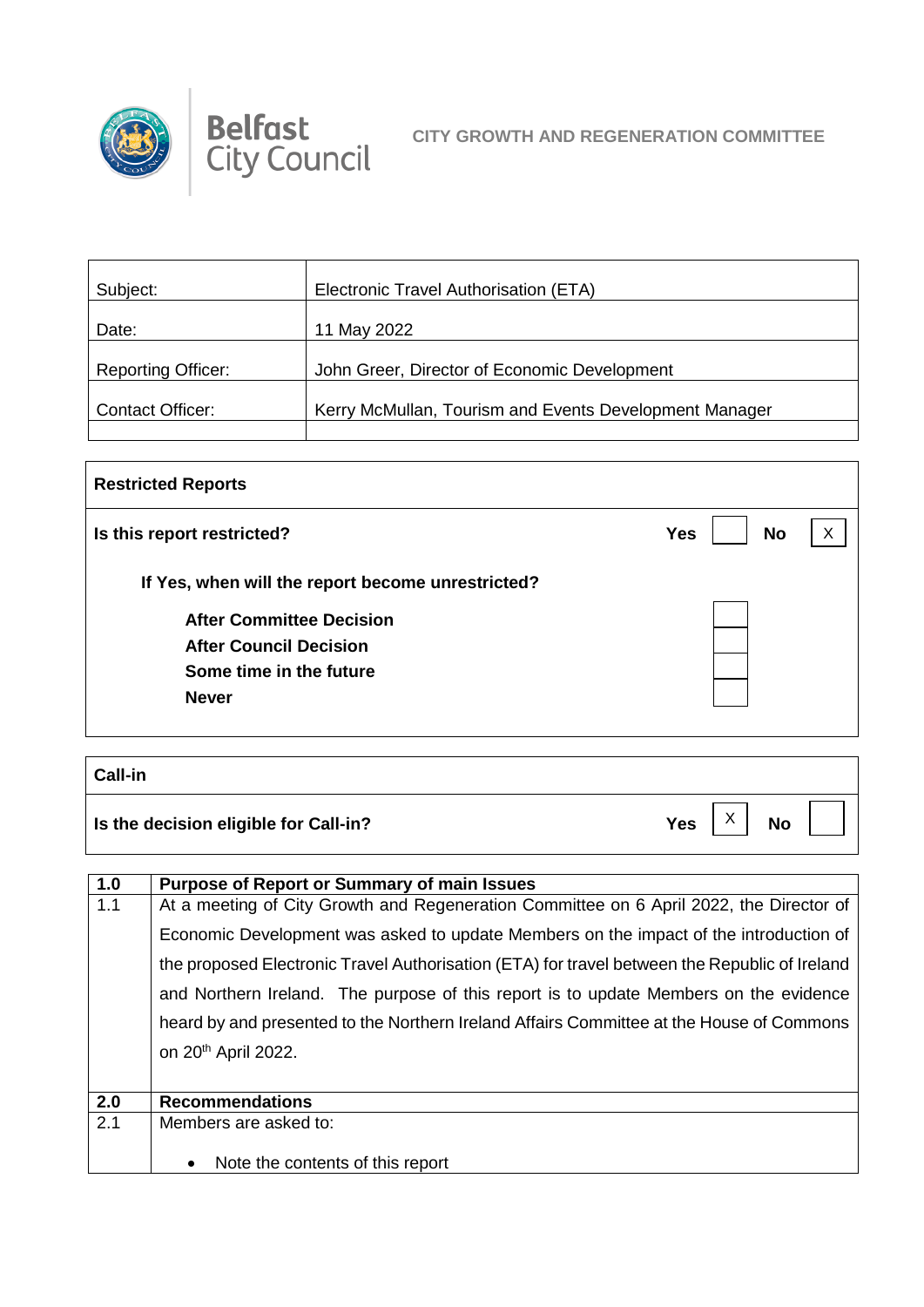|     | A further update on the progression of the legislation and how the ETA will operate                                                                                                                                                                                                                                                                                                                                                                                                                                                                                                                                      |
|-----|--------------------------------------------------------------------------------------------------------------------------------------------------------------------------------------------------------------------------------------------------------------------------------------------------------------------------------------------------------------------------------------------------------------------------------------------------------------------------------------------------------------------------------------------------------------------------------------------------------------------------|
|     | will be brought to a future Committee.                                                                                                                                                                                                                                                                                                                                                                                                                                                                                                                                                                                   |
|     |                                                                                                                                                                                                                                                                                                                                                                                                                                                                                                                                                                                                                          |
| 3.0 | <b>Main report</b>                                                                                                                                                                                                                                                                                                                                                                                                                                                                                                                                                                                                       |
| 3.1 | Background to the proposed Electronic Travel Authorisation Scheme                                                                                                                                                                                                                                                                                                                                                                                                                                                                                                                                                        |
|     | Under new post-Brexit immigration and border control legislation going through Westminster,<br>non-Irish EU citizens living in or visiting the Republic of Ireland would require an Electronic<br>Travel Authorisation (ETA) to cross the border into Northern Ireland. The Nationality and<br>Borders Bill is primarily an asylum and immigration bill, however the new legislation extends<br>to short visits into the UK, so tourists will have to comply.                                                                                                                                                            |
|     | Last month, MPs voted 298 to 216, majority 82, on the Nationality and Borders Bill to reject<br>a Lord's amendment to the Bill which sought to remove the requirement for foreigners to<br>need an ETA. The Bill is now at the consideration of amendments stage and it is planned<br>that the ETA will be fully operational by the start of 2025.                                                                                                                                                                                                                                                                       |
|     | The visa-waiver style scheme, which would be similar to the one used in the US, would not<br>apply to Irish or UK citizens, who are guaranteed free movement around the island under the<br>terms of the long-standing common travel area (CTA) agreement.                                                                                                                                                                                                                                                                                                                                                               |
|     | It would require non-British and non-Irish EU citizens to apply for pre-travel<br>$\bullet$<br>clearance.                                                                                                                                                                                                                                                                                                                                                                                                                                                                                                                |
|     | An ETA will be required for those international tourists who want to travel onwards<br>$\bullet$                                                                                                                                                                                                                                                                                                                                                                                                                                                                                                                         |
|     | to Northern Ireland, even if it is just for a day trip.                                                                                                                                                                                                                                                                                                                                                                                                                                                                                                                                                                  |
|     | The system would be similar to the declaration that international passengers have<br>to fill in before travelling to the United States or Canada.                                                                                                                                                                                                                                                                                                                                                                                                                                                                        |
|     | The draft bill contains measures to require non-British and non-Irish nationals to apply in<br>advance for permission to travel to the UK via an Electronic Travel Authorisation (ETA)<br>scheme. The Government has not yet announced full details of the ETA such as how much<br>it will cost, but there are concerns, highlighted by votes in the House of Lords, that the ETA<br>could be a disproportionate response by the Government to concerns about issues such as<br>people trafficking. The UK Government has insisted the ETA process will be simple and will<br>not involve physical checks on the border. |
| 3.2 | Impact on Belfast and Northern Ireland - Oral evidence to the Northern Ireland Affairs<br><b>Committee</b>                                                                                                                                                                                                                                                                                                                                                                                                                                                                                                               |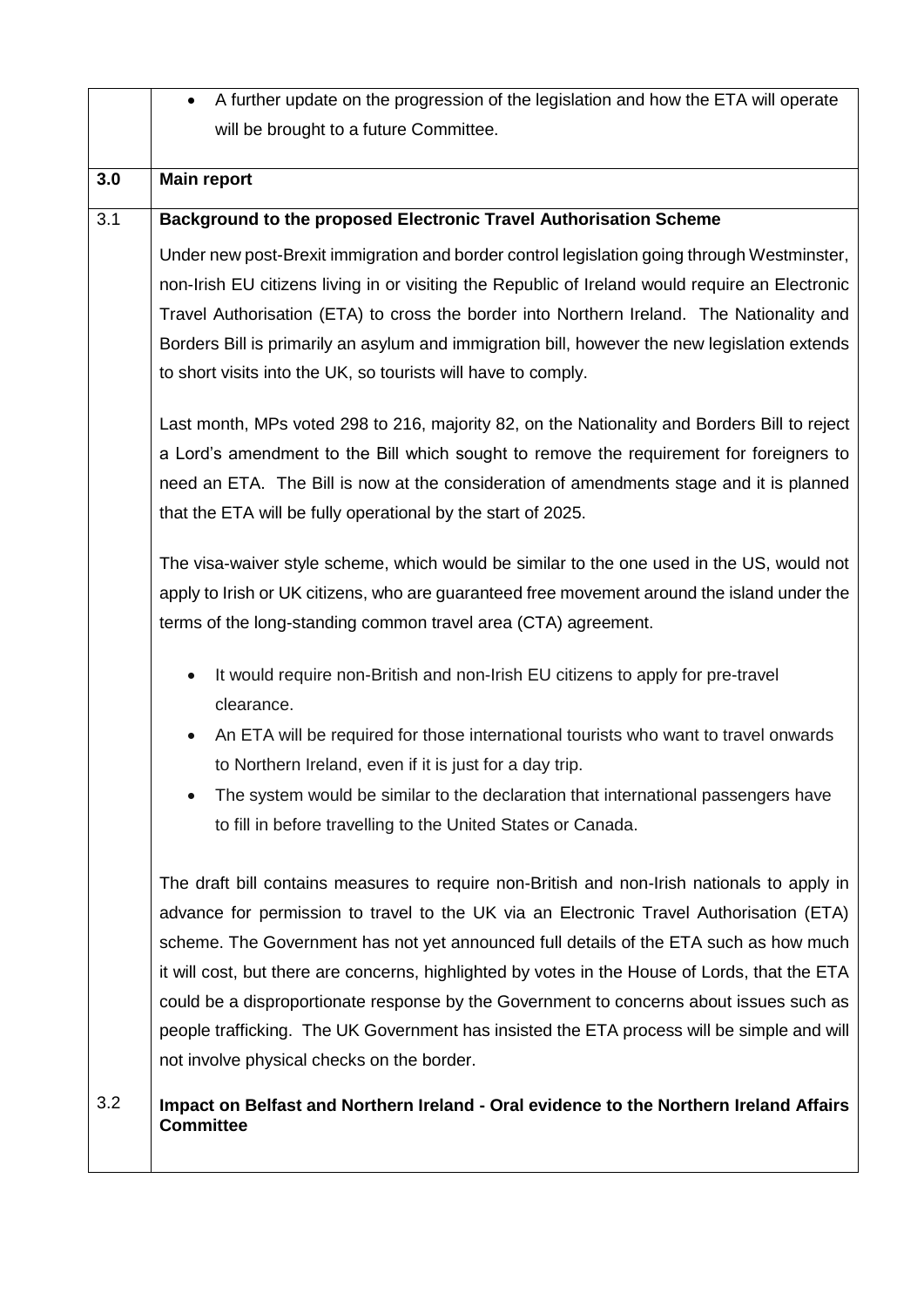| 3.3 | Oral evidence on the introduction of the ETA was heard by the Northern Ireland Affairs                                                                                                                                                                                                                                                                                                                                        |
|-----|-------------------------------------------------------------------------------------------------------------------------------------------------------------------------------------------------------------------------------------------------------------------------------------------------------------------------------------------------------------------------------------------------------------------------------|
|     | Committee at the House of Commons on 20 April 2022 and was heard from:                                                                                                                                                                                                                                                                                                                                                        |
|     | Dr Joanne Stuart OBE, Chief Executive Officer, Northern Ireland Tourism Alliance<br>(NITA) established in 2018 and led by industry, is the voice for tourism and travel in<br>Northern Ireland with members spanning all sectors of the tourism economy.<br>John McGrillen, Chief Executive Officer, Tourism NI<br>$\bullet$<br>Shane Clarke, Director of Corporate Services, Policy and Northern Ireland, Tourism<br>Ireland |
| 3.4 | Dr Joanne Stuart OBE, NI Tourism Alliance (NITA) advised the Committee:                                                                                                                                                                                                                                                                                                                                                       |
|     | There had been no consultation at all with the industry on the planned introduction                                                                                                                                                                                                                                                                                                                                           |
|     | of the ETA and the impact in Northern Ireland and detailed information on how it will<br>work is limited                                                                                                                                                                                                                                                                                                                      |
|     | We currently have seamless travel across the island of Ireland with our main<br>$\bullet$                                                                                                                                                                                                                                                                                                                                     |
|     | gateway for overseas travellers via the Republic of Ireland, and particularly with tour                                                                                                                                                                                                                                                                                                                                       |
|     | operators, people come and arrange their trip based across the island of Ireland.                                                                                                                                                                                                                                                                                                                                             |
|     | The perceived single-entry system would be unworkable and completely impractical<br>$\bullet$                                                                                                                                                                                                                                                                                                                                 |
|     | as often people cross the border multiple times during a visit and people want to                                                                                                                                                                                                                                                                                                                                             |
|     | have hassle free travel. Research by Tourism Ireland on our overseas markets has                                                                                                                                                                                                                                                                                                                                              |
|     | shown that anything that is perceived to be an additional obstacle or barrier to a trip                                                                                                                                                                                                                                                                                                                                       |
|     | could result in deciding to stay within the Republic of Ireland.                                                                                                                                                                                                                                                                                                                                                              |
|     | Recent challenges with different regulations around international travel during Covid                                                                                                                                                                                                                                                                                                                                         |
|     | resulted in tour operators cancelling the Northern Ireland elements of their trip due                                                                                                                                                                                                                                                                                                                                         |
|     | to the additional testing requirements, administration with the UK passenger locator                                                                                                                                                                                                                                                                                                                                          |
|     | form and the additional cost. We have seen the impact that it can have when there                                                                                                                                                                                                                                                                                                                                             |
|     | is not alignment across the island.                                                                                                                                                                                                                                                                                                                                                                                           |
|     | About £160m of visitor spend is at risk impacting on about half a million visitors<br>٠                                                                                                                                                                                                                                                                                                                                       |
|     | (based on 2019 NISRA figures) – not just leisure tourism; but a lot of people will                                                                                                                                                                                                                                                                                                                                            |
|     | travel via the Republic of Ireland into Northern Ireland to attend international                                                                                                                                                                                                                                                                                                                                              |
|     | conferences. Any additional administration or barrier to entry could have an impact                                                                                                                                                                                                                                                                                                                                           |
|     | on our competitiveness to attract those conferences to Northern Ireland.                                                                                                                                                                                                                                                                                                                                                      |
|     | There are concerns about the impact on cross-border workers such as coach                                                                                                                                                                                                                                                                                                                                                     |
|     | drivers and tour guides, many of whom are living legally in the Republic of Ireland<br>due to their EU membership but are not Irish citizens. Through the EU settlement                                                                                                                                                                                                                                                       |
|     | scheme people who work on a full-time basis in Northern Ireland are covered,                                                                                                                                                                                                                                                                                                                                                  |
|     |                                                                                                                                                                                                                                                                                                                                                                                                                               |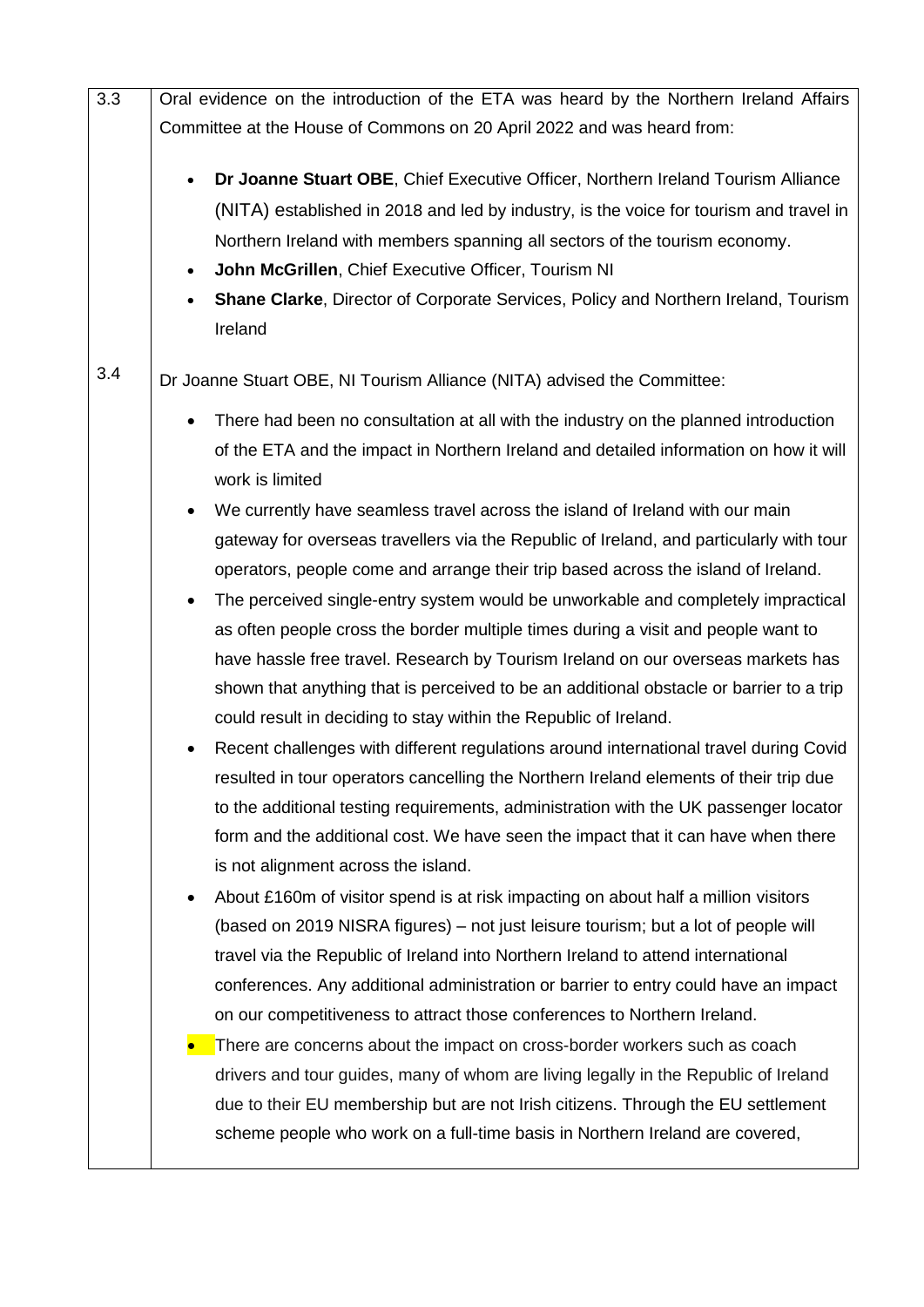|     | however, a lot of coach drivers and tour guides who will come over with the tours                                                                                                                                                                                                                                                                                                                                                                                                                                                             |
|-----|-----------------------------------------------------------------------------------------------------------------------------------------------------------------------------------------------------------------------------------------------------------------------------------------------------------------------------------------------------------------------------------------------------------------------------------------------------------------------------------------------------------------------------------------------|
|     | will not be in that situation and given the skills shortage in this sector we need to                                                                                                                                                                                                                                                                                                                                                                                                                                                         |
|     | make it more attractive, not put those already working here at risk.                                                                                                                                                                                                                                                                                                                                                                                                                                                                          |
|     | In summary we estimate that we have lost around $£1$ billion in visitor spend to                                                                                                                                                                                                                                                                                                                                                                                                                                                              |
|     | tourism and the tourism economy. We are an export industry, so we are bringing                                                                                                                                                                                                                                                                                                                                                                                                                                                                |
|     | money into the economy. When tours and conferences are being planned, we are                                                                                                                                                                                                                                                                                                                                                                                                                                                                  |
|     | looking three to five years out. The uncertainty about what the requirement is going                                                                                                                                                                                                                                                                                                                                                                                                                                                          |
|     | to be and how it is going to work in Northern Ireland can be very off-putting. We ask                                                                                                                                                                                                                                                                                                                                                                                                                                                         |
|     | that it be considered as a matter of urgency so that we can clarify the situation and                                                                                                                                                                                                                                                                                                                                                                                                                                                         |
|     | have the opportunity to work through the detail of what, as currently laid out, we                                                                                                                                                                                                                                                                                                                                                                                                                                                            |
|     | think is unworkable for us in Northern Ireland.                                                                                                                                                                                                                                                                                                                                                                                                                                                                                               |
|     | We are suggesting an exemption for those people who arrive in the Republic of                                                                                                                                                                                                                                                                                                                                                                                                                                                                 |
|     | Ireland and travel across the land border to Northern Ireland so that they do not<br>require the ETA. Their trip is within the island of Ireland. We do have people who<br>arrive directly into Northern Ireland from European countries. We have some                                                                                                                                                                                                                                                                                        |
|     | European flights, and as they are arriving in an official port of entry, they will be aware<br>that they will need an ETA and will have to have that. Also, if anybody were coming<br>from Dublin to Northern Ireland and then on into GB, they could only get into GB via<br>an official port of entry. At that point, they would need the ETA, which would be<br>checked.                                                                                                                                                                   |
| 3.5 | Our challenge is that there are no checks, and we have been told by the Home Office<br>that it does not intend to have any checks on the land border. Our concern is whether<br>we are going to start having ad hoc checks and how they will determine who they<br>check for an ETA, which could cause some problems around how they identify who<br>they want to check. The exemption is very much specified as, or restricted to, those<br>who are travelling from the Republic of Ireland across the land border into Northern<br>Ireland. |
|     | John McGrillen, Tourism Northern Ireland advised the Committee:                                                                                                                                                                                                                                                                                                                                                                                                                                                                               |
|     | It has taken us a long time to build up the level of business we have got. Our fear<br>would be if we don't make this simple or easy to understand, there is the potential<br>for that business to be lost again.                                                                                                                                                                                                                                                                                                                             |
|     | In 2019, which was probably the most recent year in which we got reasonable<br>statistics, about 780,000 visitors out of the 3 million overseas visitors who visited<br>Northern Ireland came from outside the common travel area. The estimation is that                                                                                                                                                                                                                                                                                     |
|     |                                                                                                                                                                                                                                                                                                                                                                                                                                                                                                                                               |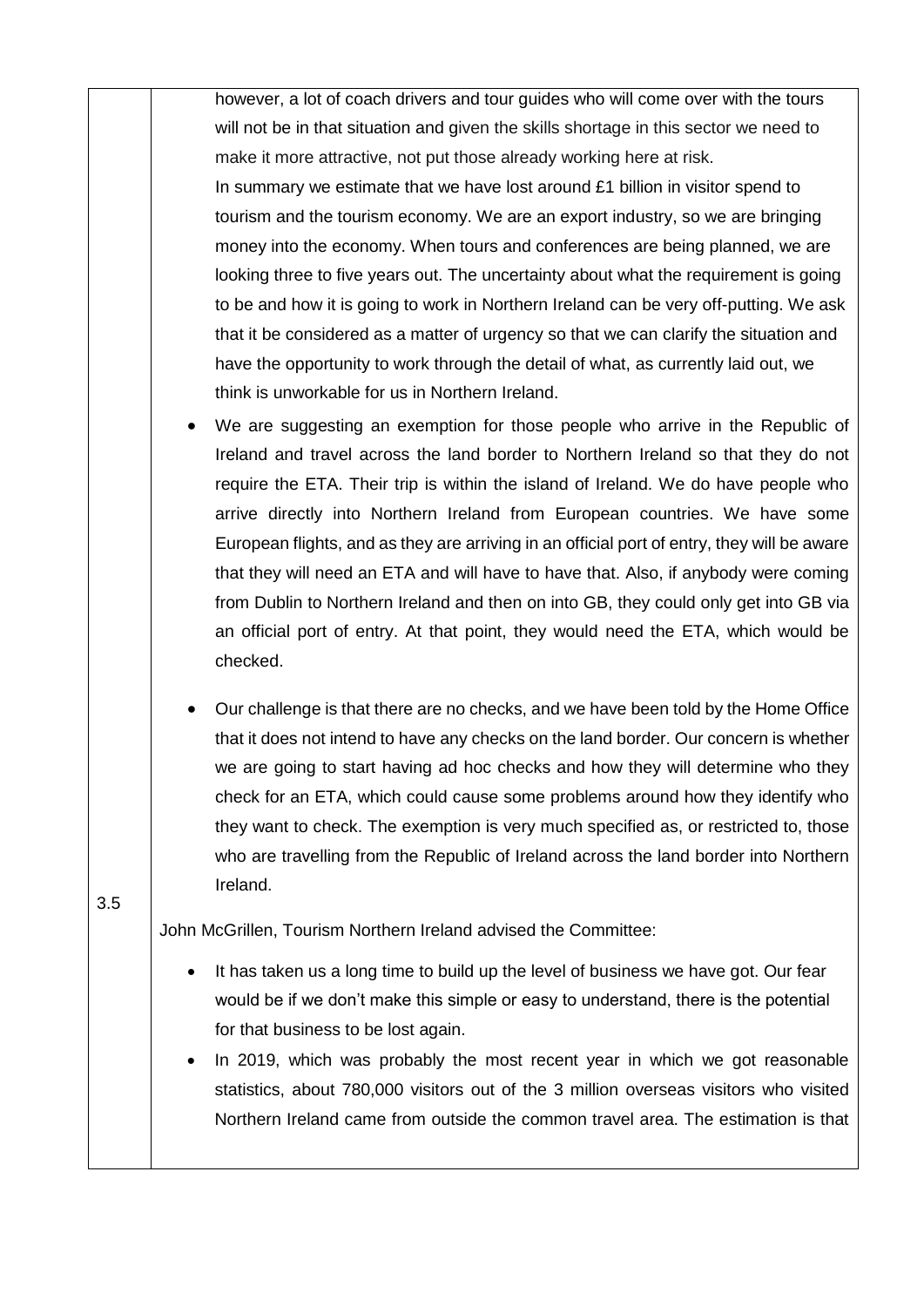about 60% of those people spent time on both sides of the border on the island of Ireland.

- We do not have statistics for people who have arrived in the Republic of Ireland, travelled into Northern Ireland and then travelled on to GB, but I would say that the numbers of people doing that would be minimal because people typically come for a visit to the island of Ireland. The tour operators tend to operate on an island of Ireland basis, although there are a number who would operate on the island of Ireland, then go into Scotland and then perhaps return to Dublin to fly home again.
- There is a fear that many tour operators in the south would simply choose to forego trying to sell packages including Northern Ireland over the plans advising that "the fact this ambiguity exists, or this level of explanation is required, will make it much easier for that agent to simply say: 'I don't need to be bothered with this hassle it is much easier for me to sell a trip to Cork or Kerry'.
- It is an issue for coach tour operators because that sector is very dependent on migrant labour, particularly in the Republic of Ireland. They would employ lots of Poles, Lithuanians and suchlike to drive their coaches. Imagine a coach driver who currently crosses a border 70 to 80 times a year bringing a coachload of people from Dublin to the north and back again. It is an issue for the coach tour operators, and they have raised it with us.
- The industry over the last two years has survived on visitor numbers from the Republic of Ireland and staycations. As our routes open up, those people who have been locked into the island of Ireland for the last two years will want to travel abroad. The recovery and growth of the sector will really be dependent on the numbers of visitors we attract from the rest of the United Kingdom and further afield in the years ahead. From our perspective, the growth of the tourism sector is going to come from those overseas markets.
- 3.6 Shane Clarke from Tourism Ireland outlined the damage the system could have island wide advising:
	- At the moment, we have really seamless travel across the island of Ireland. Our main gateway for overseas travellers is via the Republic of Ireland, and particularly with tour operators, people come and arrange their trip based across the island of Ireland.
	- It is not only going to be damaging to visitors that would go to Northern Ireland, but it would also be damaging to visitors who would be considering the island of Ireland as it would be just seen as another barrier.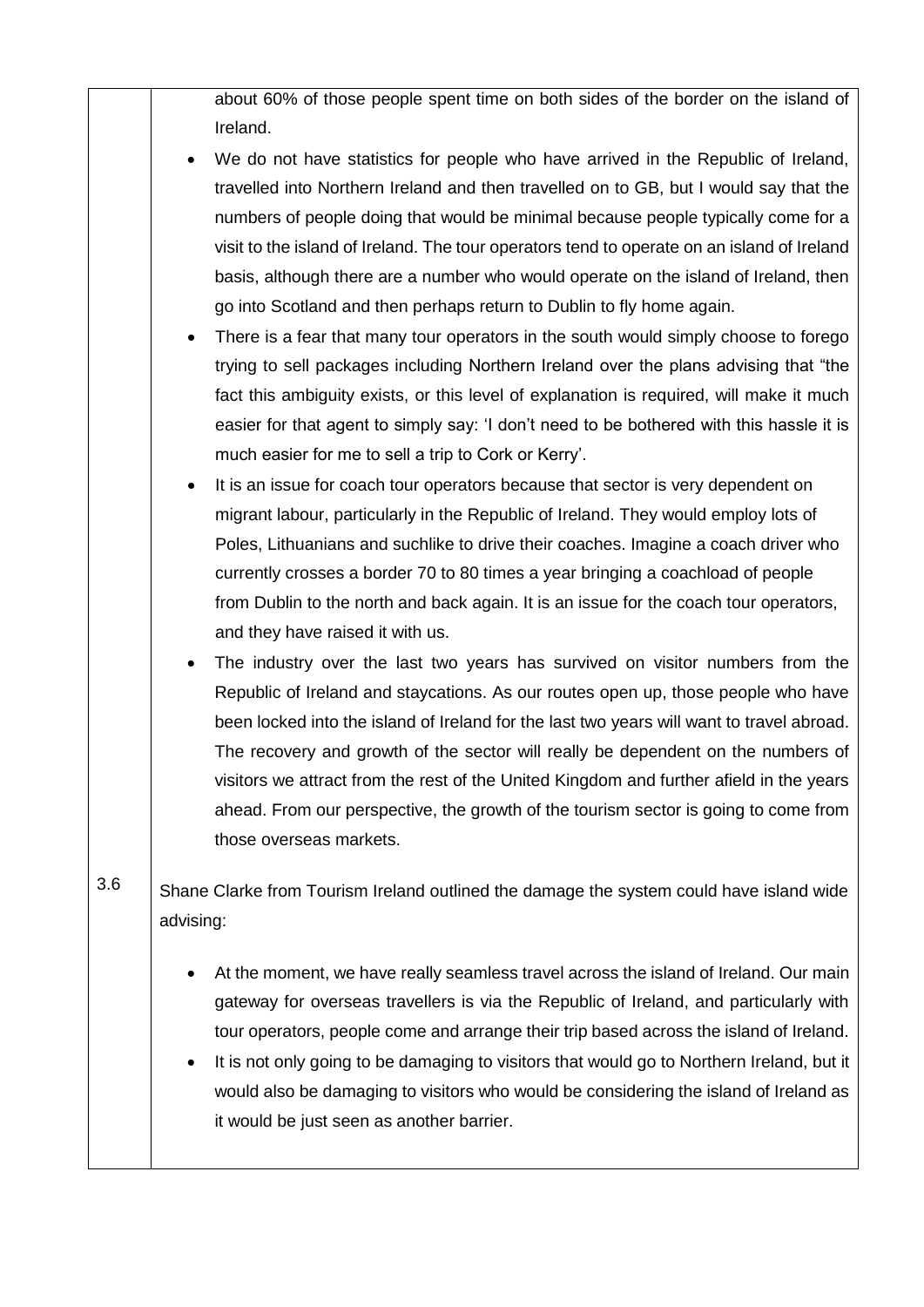- This is an industry that has been on its knees the last few years with Covid. They can't really believe this kind of regulation has been brought in.
- The only feedback from the research that we did is that tour operators and industry clearly want to be compliant with the applicable laws. That means that, from a marketing point of view, we would need to tell people that there was a difference and they needed to be compliant with the laws. Clearly, that would mean people being less likely to want to travel into Northern Ireland. The tour operators would be less willing to programme it because of the associated complexities and costs, and because they would not want their coach driver to be breaking the law inadvertently in any way. Northern Ireland is also a transit point for people going from the south of Ireland up to Donegal, so there is all that complexity.
- To summarise some of the findings from our research with the tour operators and the industry. They said that this was a bad idea for tourism for the island of Ireland and a really bad idea for tourism prospects into Northern Ireland. From our point of view, it is value-destroying. We have invested over  $£1$  billion in marketing the island of Ireland and Northern Ireland over the last 20-odd years as a place where people can come with unfettered access across the island. That would need to be reworked to add in these complicating factors.

## 3.7 **Written evidence to the Northern Ireland Affairs Committee**

Written evidence was also submitted by NITA, TNI and TI included at Appendix 1 which provides additional information, statistics and detailed independent research commissioned by Tourism Ireland.

## 3.8 **Government Response to the Evidence:**

Following the oral evidence session, the Parliamentary Under Secretary of State for Immigration and Future Borders, Kevin Foster gave evidence to the committee, defending the plans and reiterated that there would be no physical checks on the border and the system would operate electronically.

Kevin Foster said the purpose of bringing in an ETA scheme is to improve border security. People will be cleared for travel before they depart rather than if, for example, you happen to decline them at the border and then remove them afterwards. That is in relation to travel into the UK from outside the Common Travel Area (CTA) and said the move was necessary to prevent any abuse of the Common Travel Area. There are no proposed checks on the land border.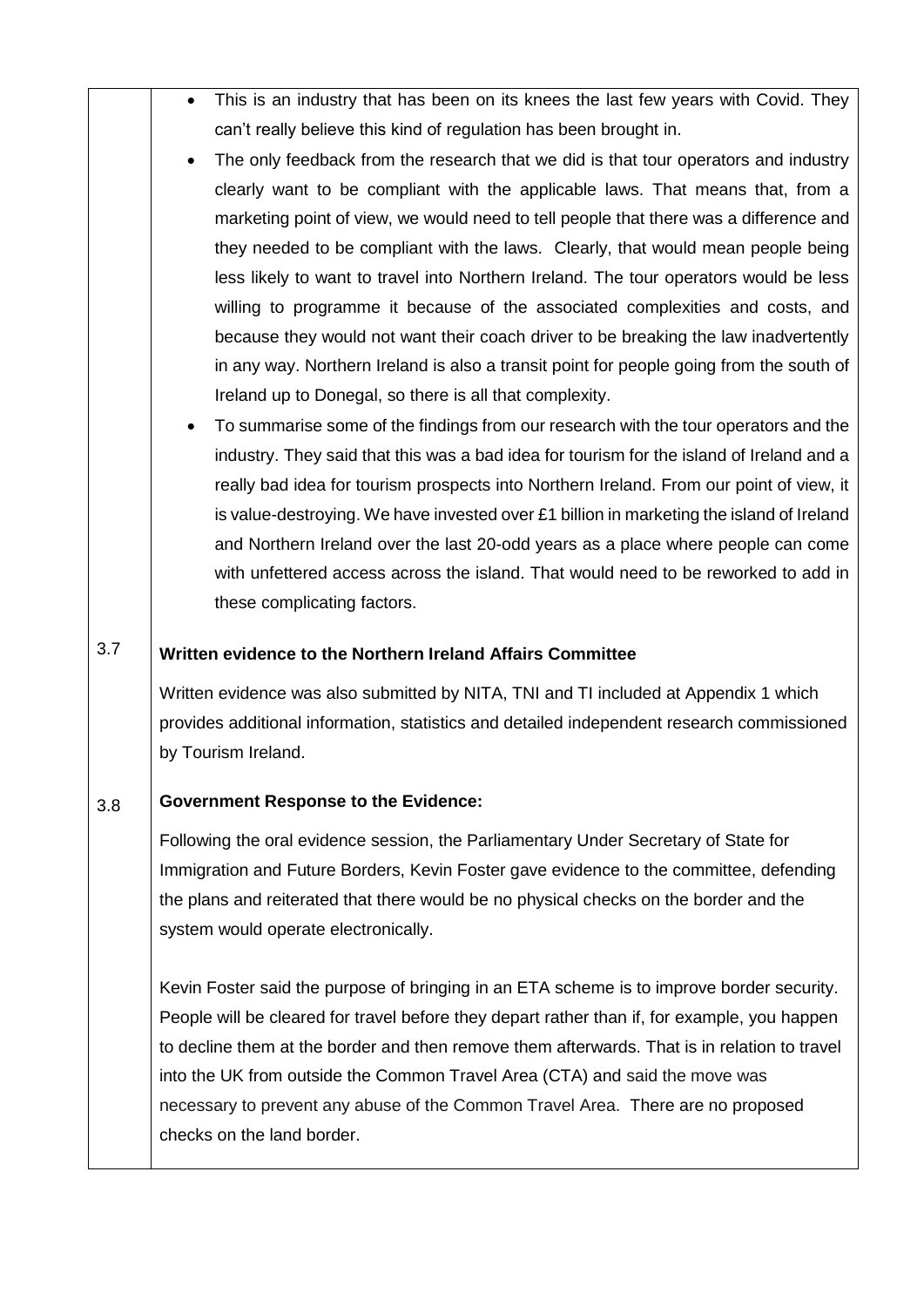He advised that for operators around the world, they will not have to acquaint themselves with a raft of UK immigration statuses and documents. The ETA system not only clears people for travel who are non-visa nationals, but can confirm wider immigration statuses, so people are no longer having to present UK documents to get permission to travel.

Simon Hoare, Chair of the NI Affairs Committee asked Kevin Foster why he had not engaged with NITA, TNI and Tourism Ireland. He did acknowledge that there had been no consultation with the tourism industry or tourism bodies in Northern Ireland and would be happy to do so. However, he emphasised that they had had several engagements with the Irish government and that these types of systems are becoming common around the world. The points made were:

- This type of system has been implemented in many countries and many more countries will go down this route
- The cost, although yet to be decided, will not be prohibitive and will only add a small additional cost to the total cost of a holiday
- The same immigration controls in Belfast should be the same as for the rest of the UK
- It will be the responsibility of tour operators organising trips which include NI to ensure that travellers are aware of the need to have an ETA.
- There are no planned immigration checks on the land border and any checks will be intelligence led
- The Minister did confirm that there has been ongoing engagement with the Irish Government, and they were looking at developing a solution to address the issue for those legally residing in RoI but not Irish Citizens.

One potentially positive update was the fact that the ETA will be multiple entry, as this would resolve the issue of tourists crossing the border multiple times on any one trip. and is likely to cost about £10 and would be valid for more than a year and would cover multiple trips. He also suggested it would begin operating in 2025. However, this is not currently in the legislation.

3.9

## **Way Forward**

It is likely that the introduction of the ETA will go ahead in 2025 despite NITA's request for exemption. Council will continue to work with our strategic partners in NITA, Tourism NI